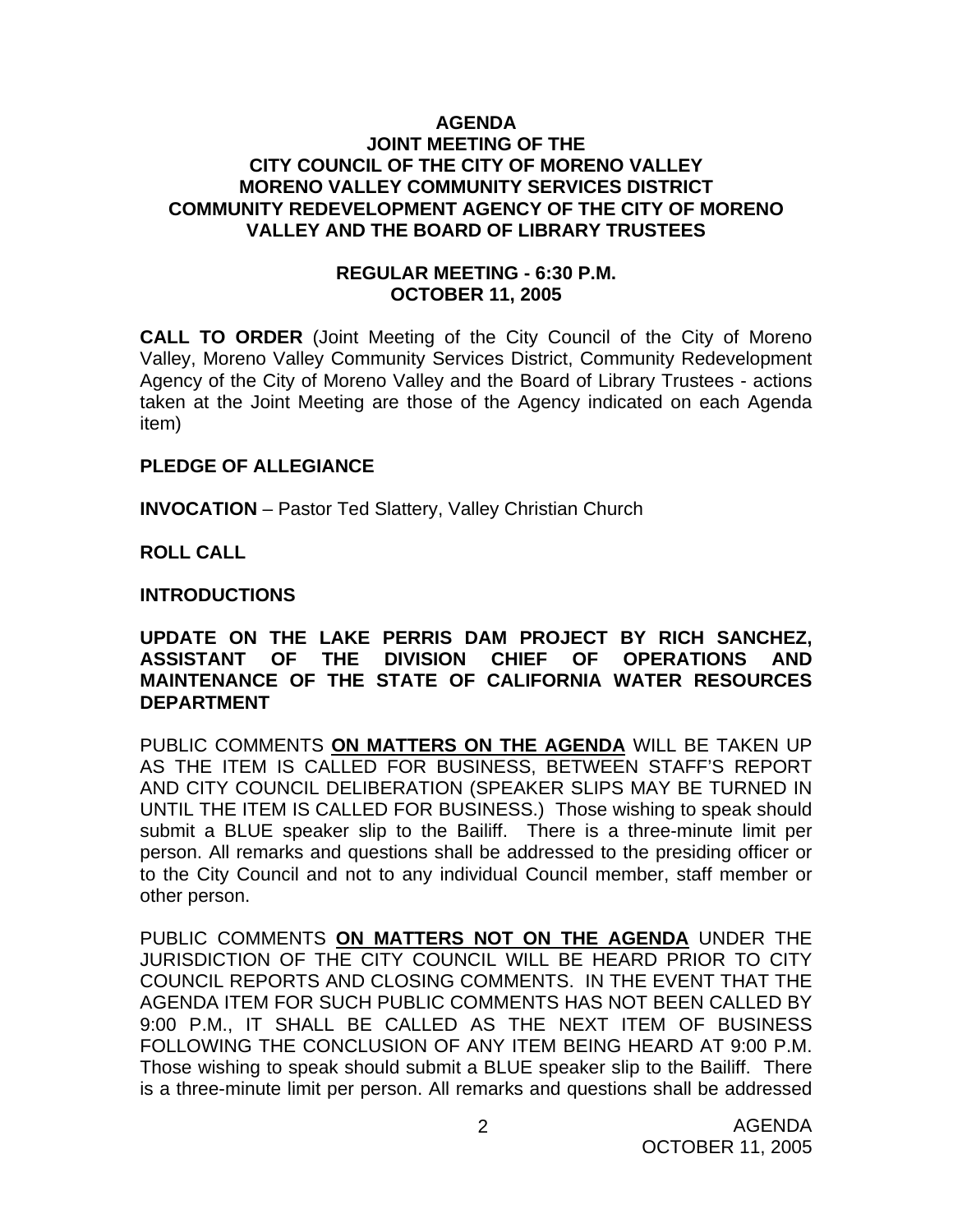to the presiding officer or to the City Council and not to any individual Council member, staff member or other person.

#### **JOINT CONSENT CALENDARS (SECTIONS A-D) OF THE CITY COUNCIL OF THE CITY OF MORENO VALLEY, MORENO VALLEY COMMUNITY SERVICES DISTRICT, COMMUNITY REDEVELOPMENT AGENCY OF THE CITY OF MORENO VALLEY, AND THE BOARD OF LIBRARY TRUSTEES**

All items listed under the Consent Calendars, Sections A, B, C, and D are considered to be routine and non-controversial, and may be enacted by one motion unless a member of the Council, Community Services District, Redevelopment Agency or the Board of Library Trustees requests that an item be removed for separate action. The motion to adopt the Consent Calendars is deemed to be a separate motion by each Agency and shall be so recorded by the City Clerk. Items withdrawn for report/discussion will be heard after public hearing items.

# **A. CONSENT CALENDAR** - **CITY COUNCIL**

- A1. ORDINANCES FIRST READING BY TITLE ONLY Recommendation: Waive reading of all Ordinance Introductions and read by title only.
- A2. MINUTES REGULAR MEETING OF SEPTEMBER 27, 2005 (Report of: City Clerk's Department) Recommendation: Approve as submitted.
- A3. PARTICIPATION OF THE BUFFER ZONE PROTECTION PLAN GRANT FUNDING (Report of: Police Department) Recommendation: Participate in the Buffer Zone Protection Plan (BZPP) grant funding for equipment for identified critical infrastructures.
- A4. REQUEST ADOPTION OF PLANS AND SPECIFICATIONS AND AUTHORIZATION TO ADVERTISE FOR CONSTRUCTION BIDS FOR THE BOEING STREET AND MCDONNEL STREET SIDEWALK IMPROVEMENTS FROM ADRIENNE AVENUE TO BAY AVENUE, PROJECT NOS. 05-14768524 (Report of: Public Works Department) Recommendation: Adopt the plans and specifications that are on file in the office of the City Engineer; and authorize the City Clerk to advertise the project for construction bids.
- A5. FIFTH AMENDMENT TO AGREEMENT FOR PROFESSIONAL CONSULTANT SERVICES WITH TIERRA RIGHT OF WAY SERVICES, LTD. (Report of: Public Works Department)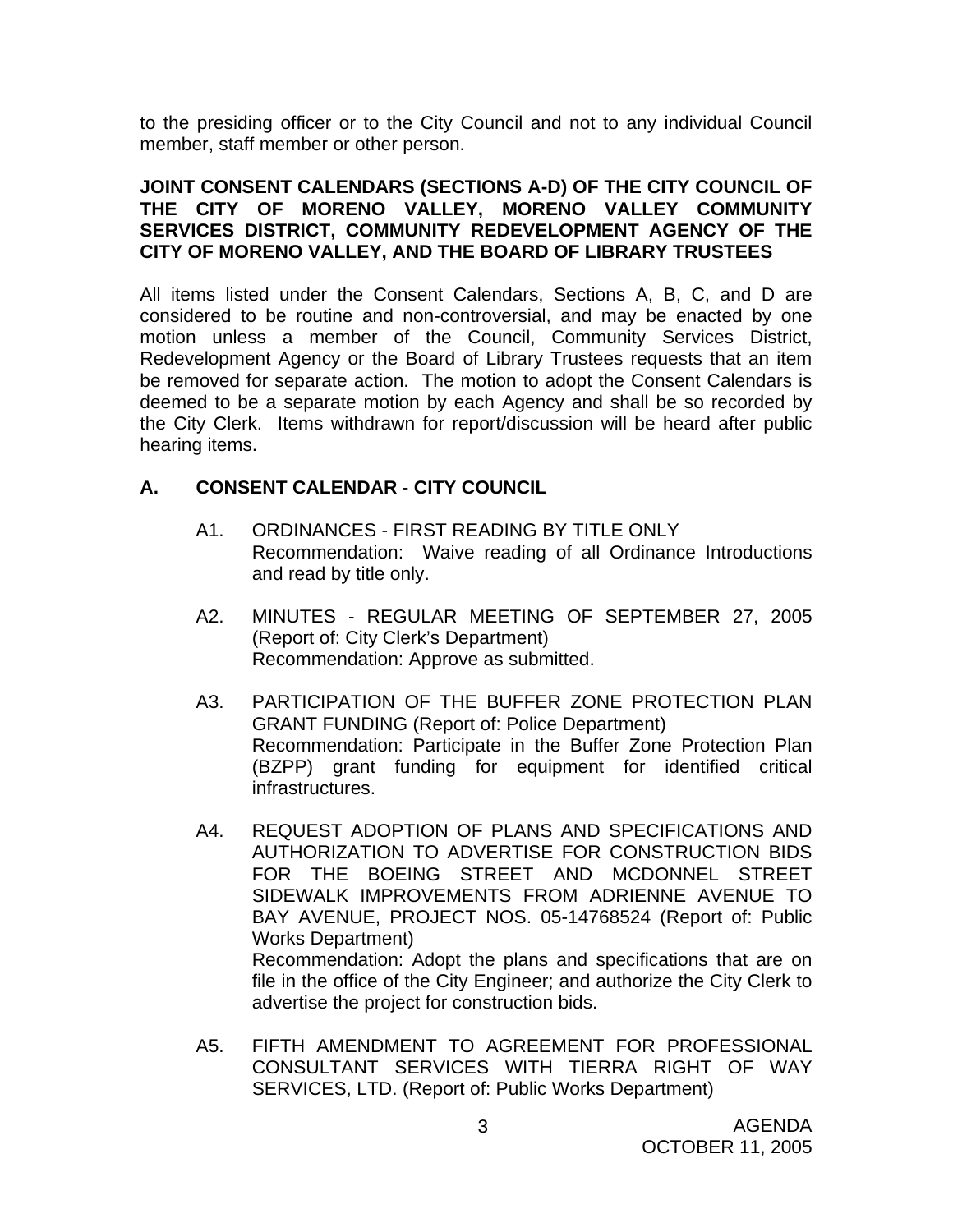Recommendation: Approve the Fifth Amendment to Agreement for Professional Consultant Services with Tierra Right of Way Services, LTD., 1575 East River Road, Suite 201, Tucson, AZ 85718 to provide Professional Consultant Services; authorize the Mayor to execute the Fifth Amendment to Agreement for Professional Consultant Services with Tierra Right of Way Services, LTD.; and authorize an increase in the Purchase Order to Tierra Right of Way Services, LTD. in the amount of \$5,800, when the Fifth Amendment to Agreement for Professional Consultant Services has been signed by all parties.

- A6. FINAL MAP 30467 SINGLE FAMILY RESIDENTIAL PROJECT, AMENDMENT TO AGREEMENT FOR PUBLIC IMPROVEMENTS (TIME EXTENSION), SKYLAND DRIVE EAST SIDE OF HUBBARD STREET - SUBDIVIDER: JAGDISH PATEL AND KUMUD PATEL, 1442 E. LINCOLN AVENUE, #444, ORANGE, CA 92865 (Report of: Public Works) Recommendation: Authorize the Mayor to execute the Amendment to Agreement for Public Improvements for Final Map 30467; and instruct the City Clerk to forward the completed Amendment to Agreement for Public Improvements to the County Recorder's Office for recordation.
- A7. TRACT 31128 AND TRACT 31129 APPROVAL OF COOPERATIVE AGREEMENT FOR MORENO MASTER DRAINAGE PLAN LINE H, H-2, H-6, H-7, AND H-8, BETWEEN THE RIVERSIDE COUNTY FLOOD CONTROL AND WATER CONSERVATION DISTRICT, CITY OF MORENO VALLEY, AND WESTERN PACIFIC HOUSING, INC., SOUTHWEST CORNER OF CACTUS AVENUE & OLIVER STREET; NORTH SIDE OF CACTUS AVENUE, SOUTH SIDE OF BRODIAEA AVENUE, AND EAST OF OLIVER STREET, SUBDIVIDER – WESTERN PACIFIC HOUSING, INC., 16755 VON KARMAN AVENUE, SUITE 200, IRVINE, CA 92606 (Report of: Public Works) Recommendation: Approve the Cooperative Agreement between the Riverside County Flood Control and Water Conservation District, City of Moreno Valley, and Western Pacific Housing, Inc. for the Moreno Master Drainage Plan Line H, H-2, H-6, H-7, and H-8; authorize the Mayor to execute the agreement; and direct the City Clerk to forward the signed agreement to the Riverside County

Flood Control and Water Conservation District.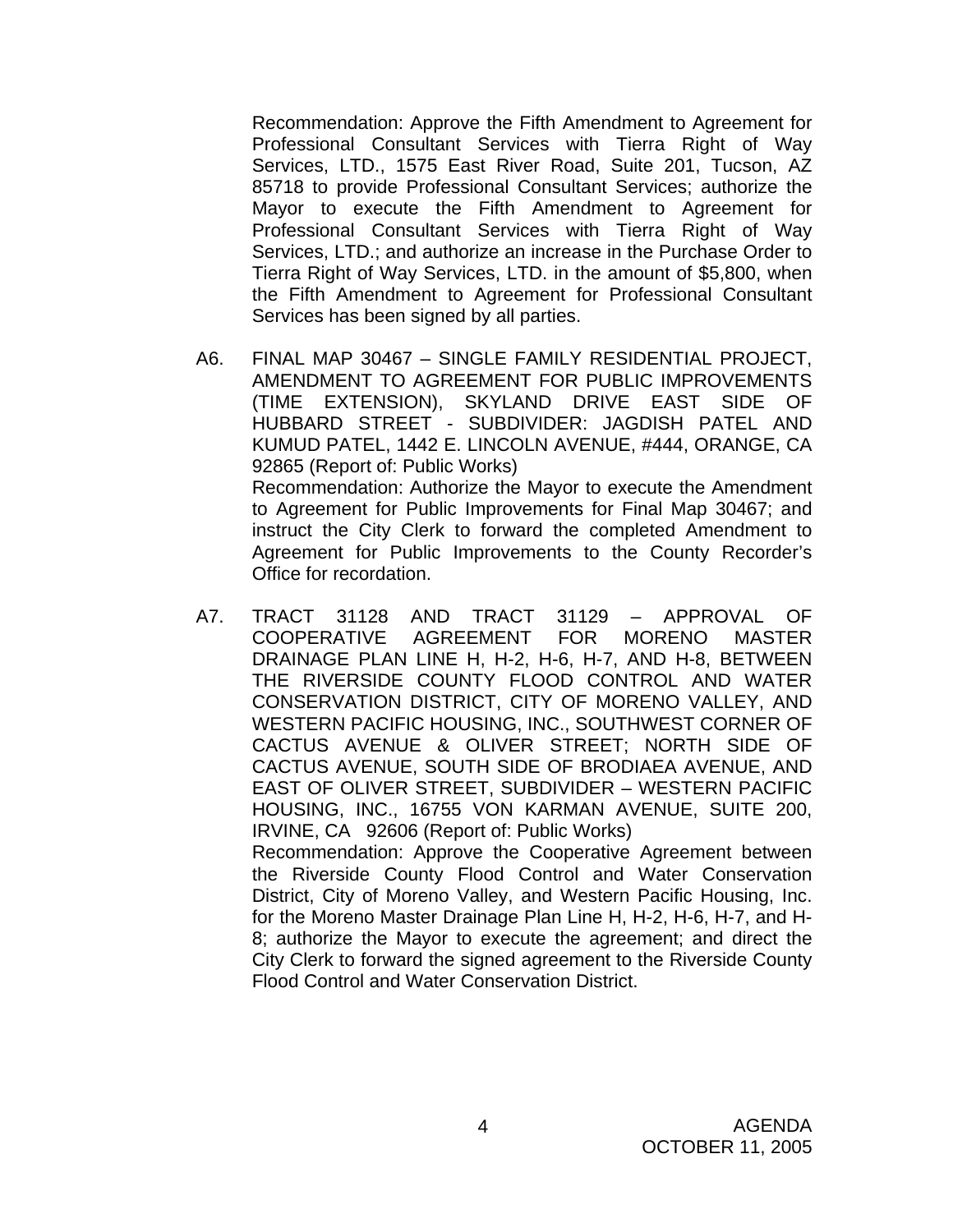- A8. AWARD OF CONTRACT FOR DOCUMENT IMAGING AND MANAGEMENT SYSTEM (DIMS) (Report of: City Clerk) Recommendation: Award the contract for Document Imaging and Management System (DIMS) to AlphaCorp, 3676 West California Avenue, Unit B100, Salt Lake City, Utah 84104, in the amount of \$112,997; authorize the Mayor to execute a Contract Agreement with AlphaCorp; and authorize the Finance Director to issue a purchase order upon execution of the contract to the abovereferenced contractor not to exceed the amount of \$112,997. Funds were previously approved by the City Council during the FY 02/03 budget process, have been included in the annual capital projects budget rollover process, and are currently available in Account 13110.6360.361.
- A9. ORDINANCE NO. 694 ORDINANCE AMENDING CHAPTERS 1.10, 2.21, 2.29, 6.02, 6.04, 8.14, 8.60, 9.01, 9.02, 9.03, 9.07, 9.08, 9.09, 9.11, 9.12, 9.13, 9.14, 9.15, 9.16, 9.17, 10.02, AND 11.06 OF THE CITY OF MORENO VALLEY MUNICIPAL CODE REGARDING MODIFICATIONS TO THE TITLE OF THE COMMUNITY & ECONOMIC DEVELOPMENT DEPARTMENT AND DIRECTOR (RECEIVED FIRST READING AND INTRODUCTION SEPTEMBER 27, 2005 ON A 5-0 VOTE) (Report of: City Clerk)

Recommendation: Adopt Ordinance No. 694.

Ordinance No. 694

An Ordinance of the City Council of the City of Moreno Valley, California, Amending Chapters 1.10, 2.21, 2.29, 6.02, 6.04, 8.14, 8.60, 9.01, 9.02, 9.03, 9.07, 9.08, 9.09, 9.11, 9.12, 9.13, 9.14, 9.15, 9.16, 9.17, 10.02, and 11.06 of the City of Moreno Valley Municipal Code Regarding Modifications to the Title of the Community & Economic Development Department and Director

# **B. CONSENT CALENDAR** - **COMMUNITY SERVICES DISTRICT**

- B1. ORDINANCES FIRST READING BY TITLE ONLY Recommendation: Waive reading of all Ordinance Introductions and read by title only.
- B2. MINUTES REGULAR MEETING OF SEPTEMBER 27, 2005 (Report of: City Clerk's ) Recommendation: Approve as submitted.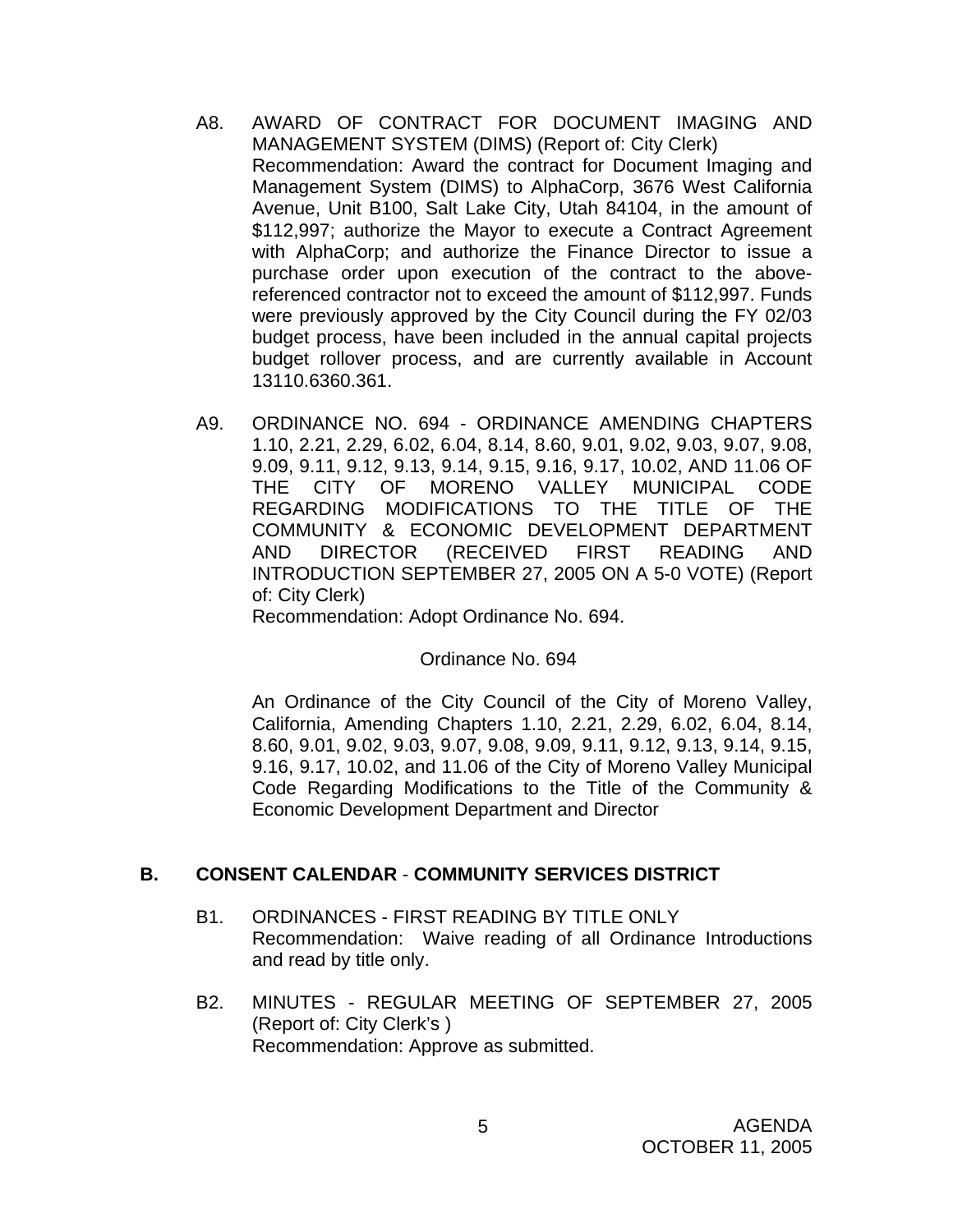B3. FINAL MAP 31269-1--APPROVAL OF MAINTENANCE AGREEMENT BY AND BETWEEN MORENO VALLEY COMMUNITY SERVICES DISTRICT AND HERITAGE RANCH AT MORENO VALLEY HOMEOWNERS ASSOCIATION (Report of: Public Works Department) Recommendation: Approve the Maintenance Agreement by and between the CSD and Heritage Ranch at Moreno Valley Homeowners Association; authorize the Mayor in his capacity as President of the CSD to execute the Maintenance Agreement; authorize the City Attorney to act on behalf of the CSD to work with Heritage Ranch at Moreno Valley Homeowners Association to draft modifications or amendments to the Maintenance Agreement as necessary from time to time to clarify the intent and effectuate the provisions of said Agreement; authorize the City Treasurer to invest the required Trust Funds pursuant to the Paragraph 7 of the Maintenance Agreement; authorize the City Manager to act on behalf of the CSD to execute modifications or amendments to the Maintenance Agreement as prepared by the City Attorney; and authorize the City Clerk to transmit the executed Maintenance Agreement to the Office of the Recorder for the County of Riverside for recordation.

# **C. CONSENT CALENDAR** - **COMMUNITY REDEVELOPMENT AGENCY**

- C1. ORDINANCES FIRST READING BY TITLE ONLY Recommendation: Waive reading of all Ordinance Introductions and read by title only.
- C2. MINUTES REGULAR MEETING OF SEPTEMBER 27, 2005 (Report of: City Clerk) Recommendation: Approve as submitted.

#### **D. CONSENT CALENDAR** - **BOARD OF LIBRARY TRUSTEES**

- D1. ORDINANCES FIRST READING BY TITLE ONLY Recommendation: Waive reading of all Ordinance Introductions and read by title only.
- D2. MINUTES REGULAR MEETING OF SEPTEMBER 27, 2005 (Report of: City Clerk) Recommendation: Approve as submitted.

# **E. PUBLIC HEARINGS**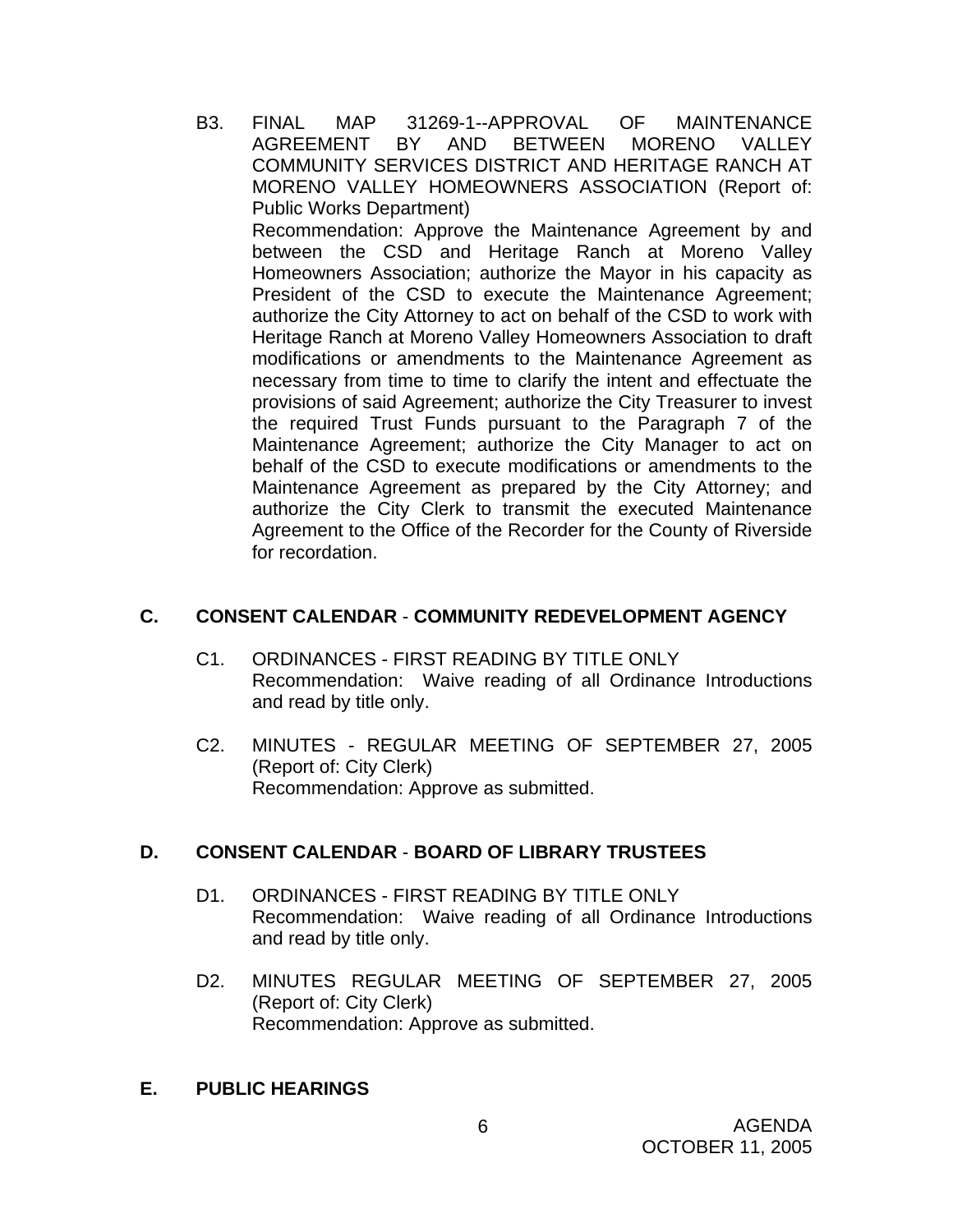Questions or comments from the public on a Public Hearing matter are limited to five minutes per individual and must pertain to the subject under consideration.

 Those wishing to speak should complete and submit a GOLDENROD speaker slip to the Bailiff.

E1. PUBLIC HEARING REGARDING MAIL BALLOT PROCEEDINGS FOR PROJECTS\*: TENTATIVE TRACT 31257 – BALLOTED ITEMS: CSD ZONE B, CSD ZONE D, NPDES; TENTATIVE TRACT 31591 – BALLOTED ITEMS: CSD ZONE B, CSD ZONE D, NPDES; TENTATIVE TRACTS 32834 & 32836 – BALLOTED ITEMS: CSD ZONE B, CSD ZONE E-12, NPDES; TENTATIVE TRACT 32835 – BALLOTED ITEM: NPDES; APN 477-780-005 (EL POLLO LOCO RESTAURANT) – BALLOTED ITEM: NPDES; APNS 297-140-029 - 297-140-032 (MORENO VALLEY HEALTH, LLC) - BALLOTED ITEM: CSD ZONE M; APNS 297-140-029 - 297- 140-036 (MORENO VALLEY HEALTH, LLC) – BALLOTED ITEM: NPDES (\*LOCATIONS OF THE PROJECTS ARE LISTED IN THE BODY OF THE STAFF REPORT) (Report of: Public Works Department)

 Recommendation: That the City Council and the Board of Directors of the Moreno Valley Community Services District (CSD), after conducting the public hearing:

- 1. Tabulate the mail ballots for each described service, for Tentative Tracts 31257, 31591, 32834, 32835 and 32836 (and all their affected phases), APN 477-780-005 (and any division thereof)-El Pollo Loco Restaurant and APNs 297- 140-029, 297-140-030, 297-140-031, 297-140-032, 297-140- 033, 297-140-034, 297-140-035 and 297-140-036 (and any division thereof)-Moreno Valley Health, LLC;
- 2. Verify and accept the results of the mail ballot proceedings as identified on the Official Tally Sheet and Assessor Parcel Number (APN) listing;
- 3. Receive and file with the City Clerk's Office the accepted Official Tally Sheet and APN listing; and
- 4. If approved, authorize and impose the applicable CSD Zones B, D, E-12 and M charges and the NPDES maximum regulatory rate to the projects participating in each identified program.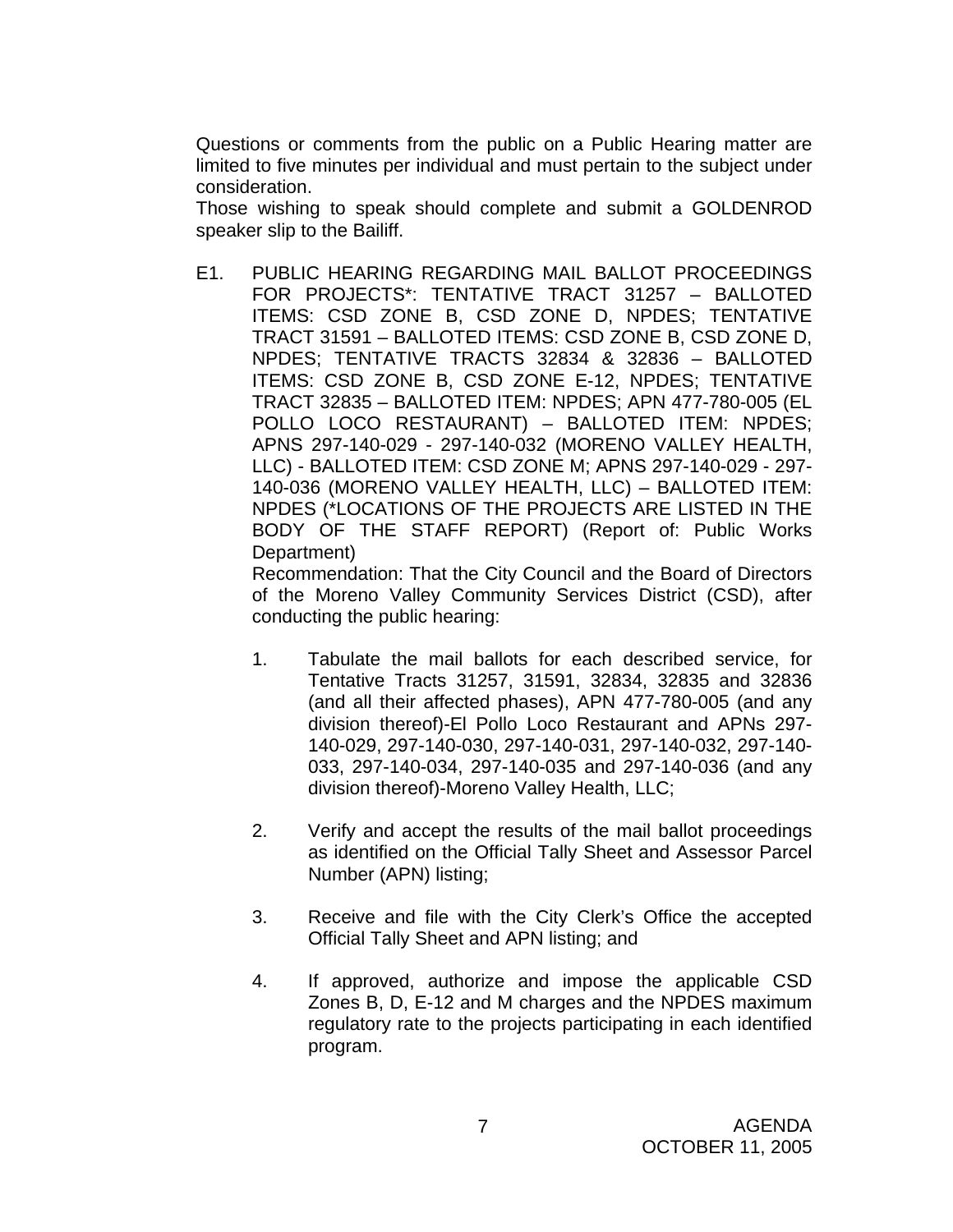- E2. APPEAL OF PLANNING COMMISSION APPROVAL OF MULTI-FAMILY PROJECT (PA05-0074) (Report of: Community Development Department) Recommendation: That the City Council deny the appeal and take the following actions:
	- 1) Adopt a Negative Declaration for PA05-0074, in that the project will not have the potential for a significant impact on the environment; and
	- 2) Approve Plot Plan PA05-0074, based on the Findings contained in the Planning Commission Resolution 2005-45, and the Conditions of Approval as modified by Planning Commission at their August 11, 2005 meeting.
- E3. PUBLIC HEARING AND INTRODUCTION OF ORDINANCE TO REPEAL AND REENACT CHAPTERS 3.38 AND 3.42 OF THE CITY OF MORENO VALLEY MUNICIPAL CODE RELATING TO DEVELOPMENT IMPACT FEES FOR RESIDENTIAL AND COMMERCIAL AND INDUSTRIAL DEVELOPMENT(CONTINUED FROM 9/27/05) (Report of: Finance Department) Recommendation: That the City Council:
	- 1. Conduct Public Hearing on Ordinance No. 695 amending Title 3 of the City of Moreno Valley Municipal Code by repealing and reenacting Chapters 3.38 and 3.42 relating to development impact fees for residential and commercial and industrial development;
	- 2. Introduce Ordinance No. 695; and

#### Ordinance No. 695

 An Ordinance of the City Council of the City of Moreno Valley, California, Amending Title 3 of the City of Moreno Valley Municipal Code by Repealing and Reenacting Chapters 3.38 and 3.42 Relating to Development Impact Fees for Residential and Commercial and Industrial Development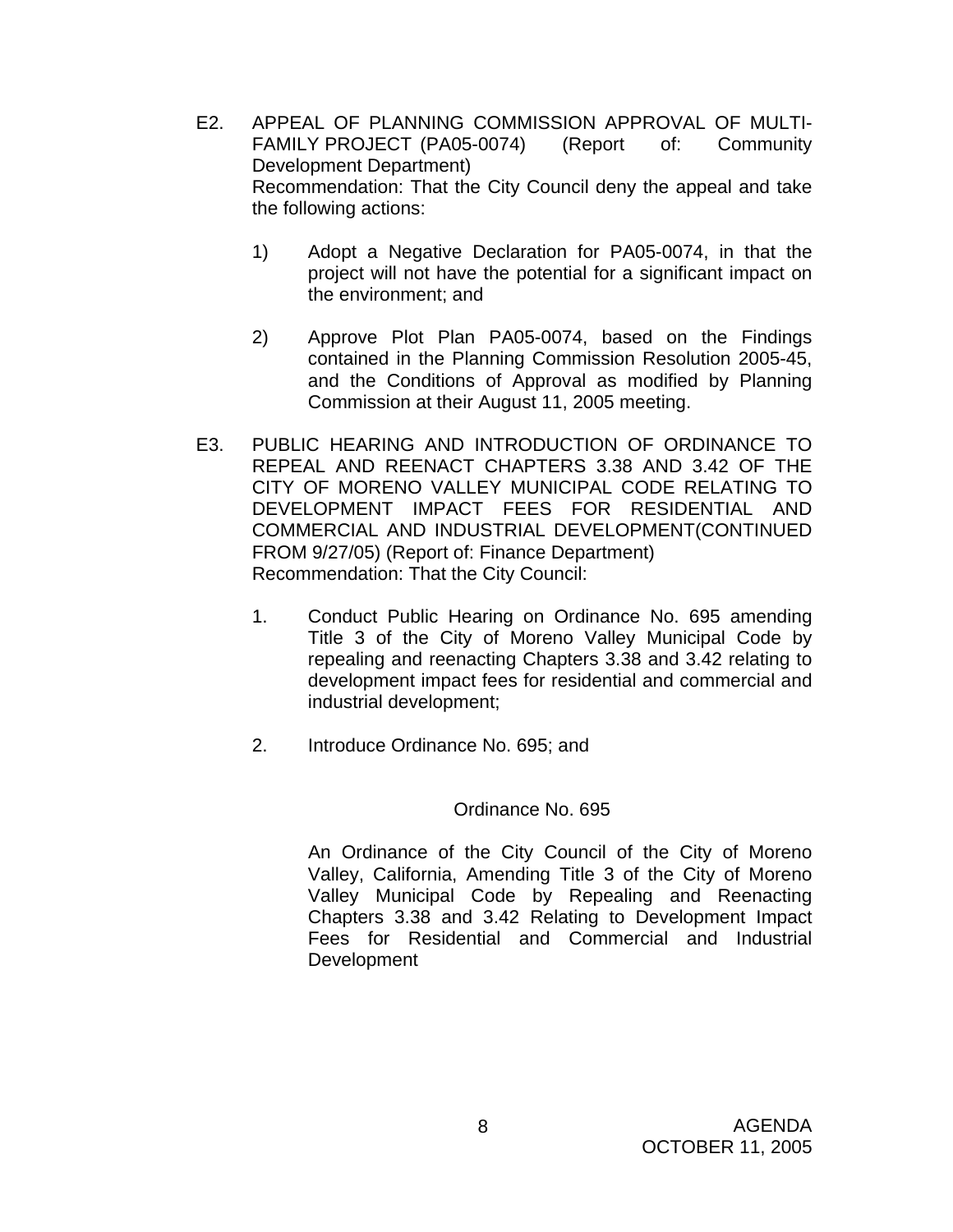3. Accept the Development Impact Fee Update Study Report (Final Draft Dated October 4, 2005) as submitted by Colgan Consulting.

# **F. ITEMS REMOVED FROM CONSENT CALENDARS FOR DISCUSSION OR SEPARATE ACTION**

# **G. REPORTS**

G1. CITY COUNCIL REPORTS ON REGIONAL ACTIVITIES

Report on March Joint Powers Authority by Mayor Stewart

- G2. APPOINTMENT TO THE ECOLOGICAL PROTECTION BOARD (Report of: City Clerk) Recommendation: That the City Council, after reviewing the ballot provided by the City Clerk:
	- 1. Appoint Shelly J. Simpson to the Ecological Protection Board for a term expiring June 30, 2006; or
	- 2. If appointment is not made, declare the position vacant and authorize the City Clerk to re-notice the position as vacant.
- G3. LEGISLATIVE UPDATE AND NOVEMBER SPECIAL STATEWIDE ELECTION: A SUMMARY OF THE BALLOT MEASURES (Report of: (Interim Assistant City Manager) Recommendation: That the City Council receive and file the informational report on ballot measures and the 2005 Legislative Update.
- G4. CITY MANAGER'S REPORT (Informational Oral Presentation not for Council action)

# **H. LEGISLATIVE ACTIONS**

ORDINANCES - 1ST READING AND INTRODUCTION – NONE

ORDINANCES - 2ND READING AND ADOPTION - NONE

ORDINANCES - URGENCY ORDINANCES - NONE

RESOLUTIONS – NONE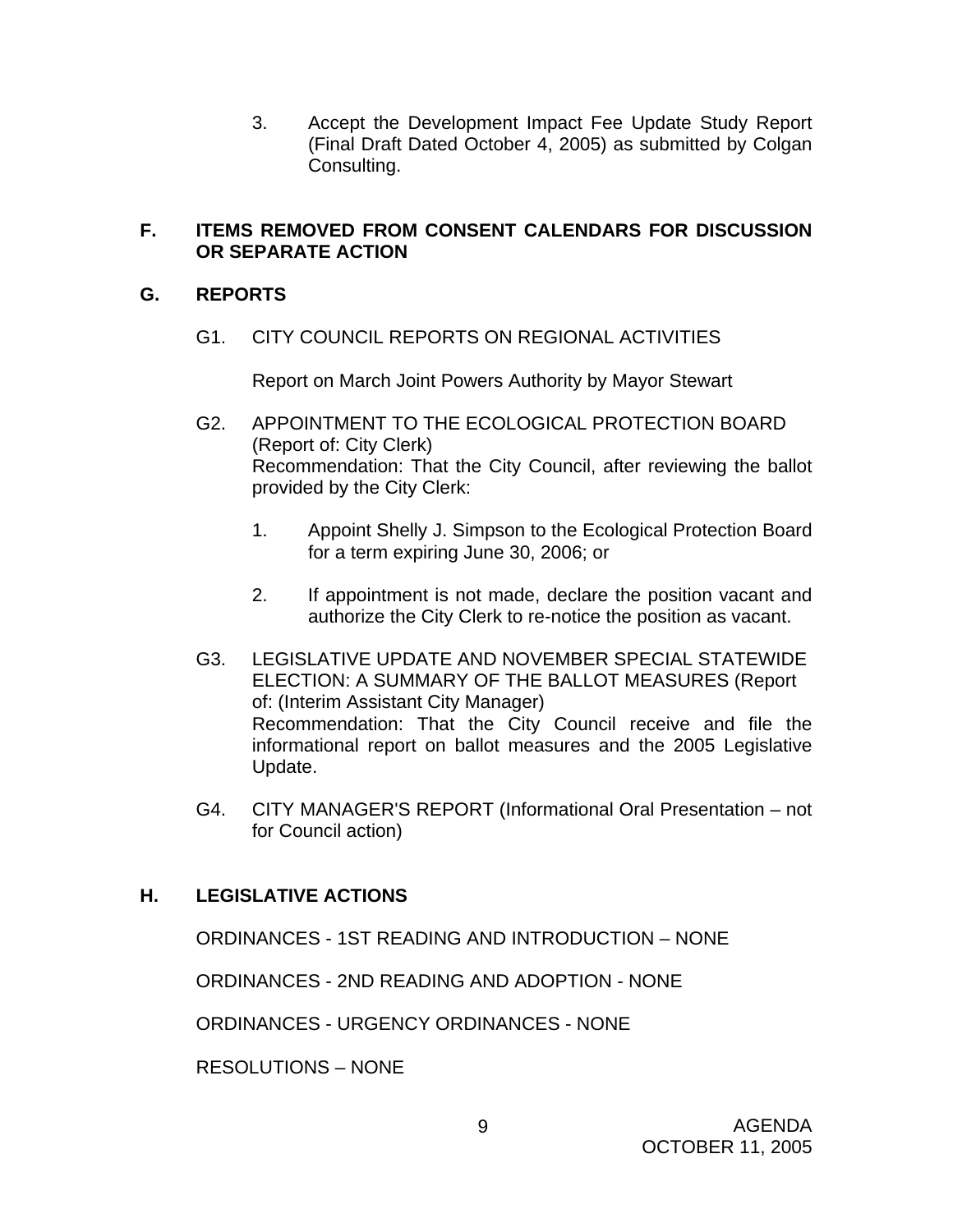PUBLIC COMMENTS **ON ANY SUBJECT NOT ON THE AGENDA** UNDER THE JURISDICTION OF THE CITY COUNCIL

Those wishing to speak should complete and submit a BLUE speaker slip to the Bailiff. There is a three-minute time limit per person. All remarks and questions shall be addressed to the presiding officer or to the City Council and not to any individual Council member, staff member or other person.

# **CLOSING COMMENTS AND/OR REPORTS OF THE CITY COUNCIL, COMMUNITY SERVICES DISTRICT, OR COMMUNITY REDEVELOPMENT AGENCY**